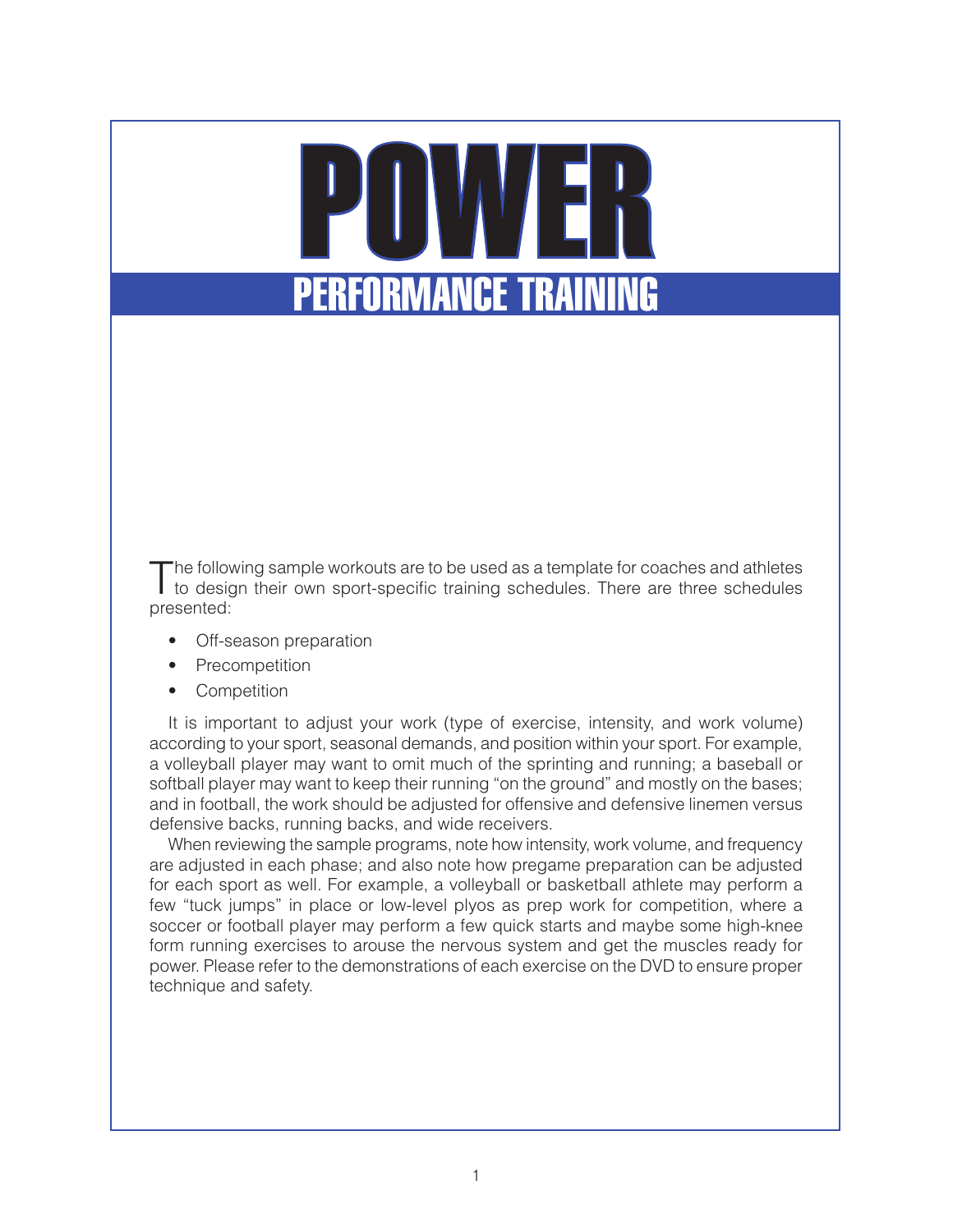## General Guidelines

## **Complex Training Recovery Times**

| <b>Level of Athlete</b> | Within a Pair     | <b>Between Pairs</b> |
|-------------------------|-------------------|----------------------|
| Beginner/intermediate   | $0.5-1.5$ minutes | 1-3 minutes          |
| Advanced/elite          | 1-3 minutes       | 3-5 minutes          |

## Periodization

#### **Preparation Phase**

| <b>Exercises</b>                 | <b>Sets/Reps</b> |
|----------------------------------|------------------|
| Resistance training @ 60-70% 1RM | $2 - 4/10 - 15$  |
| Plyometrics (level 1)            | 2-3/10-12        |

#### **Precompetition Phase**

| <b>Exercises</b>                             | <b>Sets/Reps</b> |
|----------------------------------------------|------------------|
| Early phase resistance training @ 70-85% 1RM | $3/6 - 10$       |
| Early phase plyometrics (level 1)            | $3/10 - 15$      |
| Late phase resistance training @ 70-80% 1RM  | $4/4 - 6$        |
| Late phase plyometrics (level 2)             | $4/5 - 10$       |

#### **Competition Phase**

| <b>Exercises</b>                  | <b>Sets/Reps</b> |
|-----------------------------------|------------------|
| Resistance training @ 80-100% 1RM | $3 - 5/1 - 3$    |
| Plyometrics (level 2)             | $3 - 5/5 - 6$    |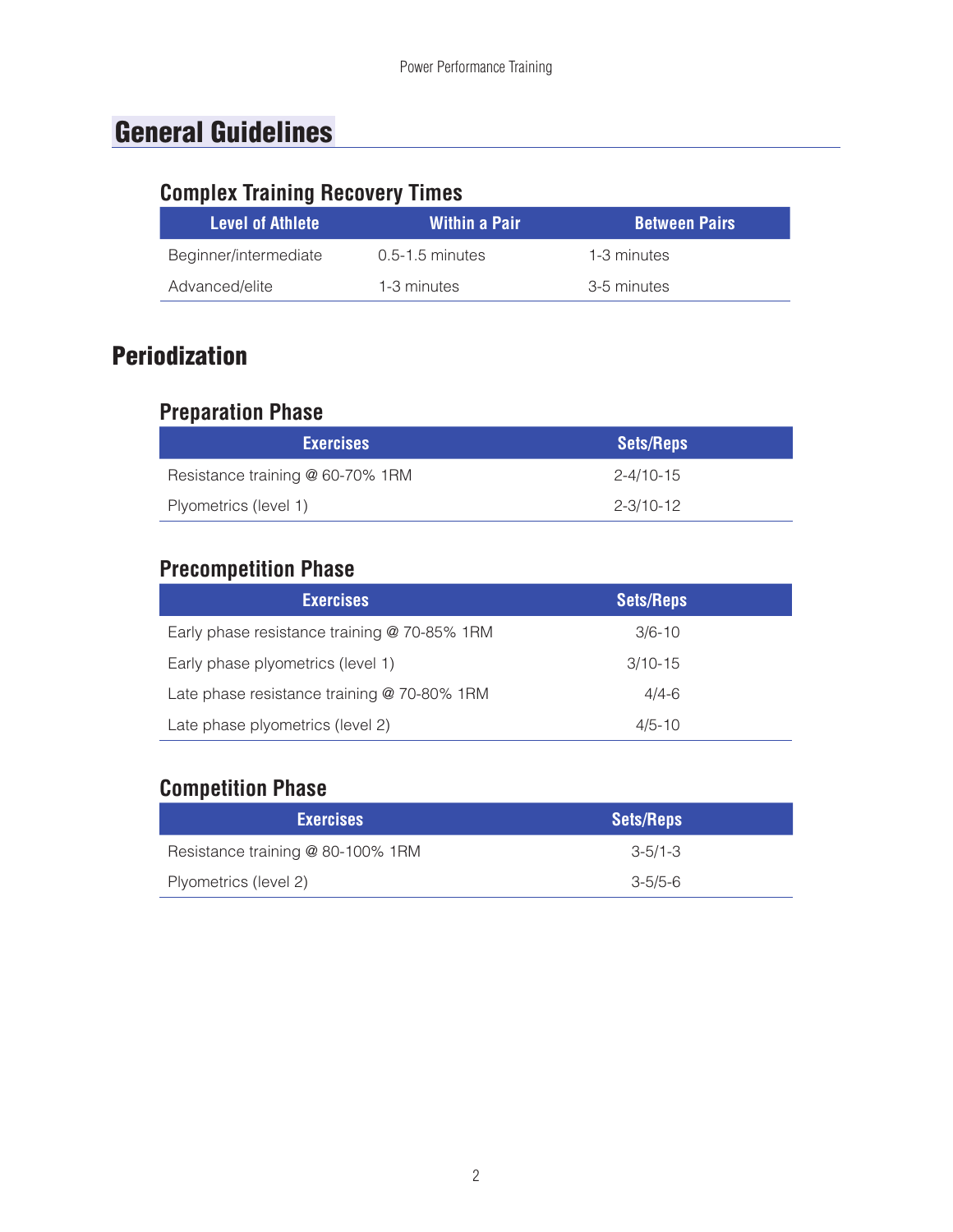# Sample Programs

# Off-Season Preparation Phase

#### **Weeks 1 and 3**

| <b>Mon</b>                                                                                                                                                                                                                                                                                 | <b>Tues</b>                                                                                                                                                                                                                                                                                                                                                                                                                 | <b>Wed</b>                                                                                                                                                                                                                                                                                                       | <b>Thurs</b>                                                                                                                                                                                                                                                                                                                                                                                  | Fri                                                                                                                                                                                                                                                                                                                                                                                                                                   |
|--------------------------------------------------------------------------------------------------------------------------------------------------------------------------------------------------------------------------------------------------------------------------------------------|-----------------------------------------------------------------------------------------------------------------------------------------------------------------------------------------------------------------------------------------------------------------------------------------------------------------------------------------------------------------------------------------------------------------------------|------------------------------------------------------------------------------------------------------------------------------------------------------------------------------------------------------------------------------------------------------------------------------------------------------------------|-----------------------------------------------------------------------------------------------------------------------------------------------------------------------------------------------------------------------------------------------------------------------------------------------------------------------------------------------------------------------------------------------|---------------------------------------------------------------------------------------------------------------------------------------------------------------------------------------------------------------------------------------------------------------------------------------------------------------------------------------------------------------------------------------------------------------------------------------|
| <b>Whole Body Weights</b><br><b>Barbell squat</b><br>$3 \times 10R$<br>Deadlift<br>$3 \times 10R$<br>Bench press<br>$3 \times 10R$<br>Pull-up<br>$3 \times 10R$<br>Row<br>$3 \times 10R$<br>Biceps/triceps<br>(superset)<br>$3 \times 10R$<br>Forearm circuit                              | <b>Sprinting</b><br>Form running<br>w/training vest<br>$5-10$ yd $\times$ 5R<br><b>Accelerators</b><br>(20, 40, 60 yd) x 6R<br>60% max to 20 yd<br>80%, 20-40 yd<br>100%, 40-60 yd<br><b>Timed Runs</b><br>(Max Effort)<br>20 yd sprints x 5R<br>3:1 rest:work<br>10 yd explosive starts<br>$Max \times 5R$<br>2:1 rest:work                                                                                                | (Optional)<br><b>Supporting Work</b><br>4-way multi-hip,<br>2/10 ea.<br>Standing one-leg curl<br>w/cable<br>$2/10$ each<br>AirX pad:<br>cone reaches<br>$2/10$ each<br>Weights:<br>Biceps/triceps<br>(superset)<br>$2/10$ each<br>Forearm circuit                                                                | <b>Complex Whole</b><br><b>Body</b><br>Barbell squat<br>w/vertical jump (vest<br>and sport cords)<br>$2/10$ each<br>One-leg press w/<br>one-leg triple 2/10<br>each<br>Deadlift w/backward<br>throw 2/10 each<br>Bench press w/<br>seated chest-put<br>$2/10$ each<br>High-low pull with<br>split-kneel diagonal<br>throws 2/10 each<br>Cable twists with<br>twist-wall throws<br>$2/10$ each | <b>Sprinting</b><br>Form running<br>w/training vest<br>5-10 yd x 5R<br><b>Accelerators</b><br>(20, 40, 60 yd) x 6R<br>60% max to 20 yd<br>80%, 20-40 yd<br>100%, 40-60 yd<br><b>Timed Runs</b><br>(Max Effort)<br>20 yd sprints x 5R<br>3:1 rest:work<br>10 yd explosive starts<br>$Max \times 5R$<br>2:1 rest:work                                                                                                                   |
| <b>Plyos</b><br>Squat jumps<br>$2 \times 20R$<br>Split-squat jumps,<br>$2 \times 20R$<br>Short and long<br>response overhead<br>throws<br>$2 \times 10R$ each                                                                                                                              | <b>Agilities</b><br>Shuttles x 3R<br>$(30, 60, 90$ ft)<br>T-drill<br>X <sub>6R</sub><br>$(L/R \times 3$ each)<br>Edgren<br>X <sub>6R</sub><br>$(L/R \times 3$ each)                                                                                                                                                                                                                                                         |                                                                                                                                                                                                                                                                                                                  | <b>Plyos</b><br>Squat jumps<br>$2 \times 20R$<br>Split-squat jumps<br>$2 \times 20R$<br>Short and long<br>response overhead<br>throws<br>$2 \times 10R$ each                                                                                                                                                                                                                                  | <b>Agilities</b><br><b>Shuttles</b><br>$(30, 60, 90$ ft)<br>T-drill<br>6R (L/Rx 3 each)<br>Edgren<br>6R (L/Rx 3 each)                                                                                                                                                                                                                                                                                                                 |
| Core 1<br><b>Phys Ball</b><br>1. Trunk curl<br>$2 \times 20R$<br>2. Trunk curl w/twist<br>$2 \times 20R$<br>3. Reverse curl on<br>floor, legs gripping<br>ball<br>$2 \times 20R$<br>4. Prone push-up<br>position on phys<br>ball<br>$(2 \text{ sets} \times 30 \text{ sec}^{-1})$<br>onds) | Core <sub>2</sub><br><b>Med Ball</b><br>1. Trunk curl with<br>medicine ball, legs<br>elevated<br>$1 \times 20R$<br>2. Pullover with medi-<br>cine ball to cycling<br>legs 1 × 20R<br>3. Sit-up with twist<br>(pullover with med-<br>icine ball and twist;<br>slow eccentric)<br>$1 \times 20R$<br>4. Reverse curl (med-<br>icine ball between<br>knees) $1 \times 20R$<br>5. Russian twist with<br>medicine ball<br>1 x 20R | Core <sub>3</sub><br><b>Med Ball Throws</b><br>1. Step-to-lunge with<br>chest-put<br>$2 \times 10R$<br>2. Step-to-lunge,<br>catch-and-throw<br>$2 \times 10R$<br>3. Trunk twist with<br>throw (off wall)<br>$2 \times 10R$<br>4. High-low cable<br>pull with split-<br>squat diagonal<br>throw<br>$2 \times 10R$ | Core 1<br><b>Phys Ball</b><br>1. Trunk curl<br>$2 \times 20R$<br>2. Trunk curl w/twist<br>$2 \times 20R$<br>3. Reverse curl on<br>floor, legs gripping<br>ball<br>$2 \times 20R$<br>4. Prone push-up<br>position on phys<br>ball (2 sets x 30<br>seconds)                                                                                                                                     | Core <sub>2</sub><br><b>Med Ball</b><br>1. Trunk curl with<br>medicine ball, legs<br>elevated 1 x 20R<br>2. Pullover with medi-<br>cine ball to cycling<br>$legs$ 1 $\times$ 20R<br>3. Sit-up with twist<br>(pullover with med-<br>icine ball and twist;<br>slow eccentric)<br>$1 \times 20R$<br>4. Reverse curl with<br>medicine ball<br>between knees<br>$1 \times 20R$<br>5. Russian twist with<br>medicine ball<br>$1 \times 20R$ |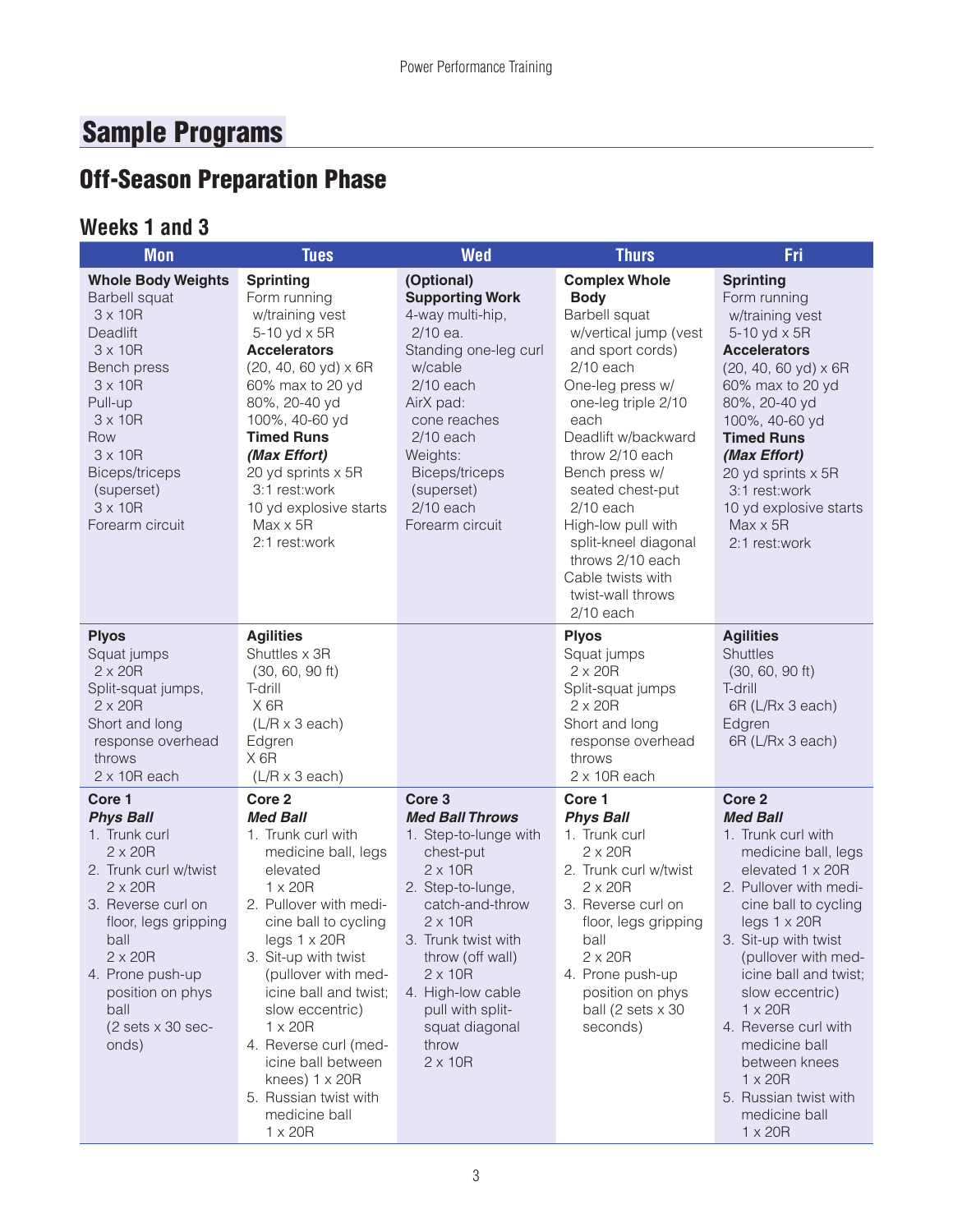#### **Weeks 2 and 4**

| <b>Mon</b>                                                                                                                                                                                                                                                    | <b>Tues</b>                                                                                                                                                                                                                                                                                                                                                                                                                                    | <b>Wed</b>                                                                                                                                                                                                                                                                                                      | <b>Thurs</b>                                                                                                                                                                                                                                                                                                                                                                                                   | <b>Fri</b>                                                                                                                                                                                                                                                                                                                                                                                                                                   |
|---------------------------------------------------------------------------------------------------------------------------------------------------------------------------------------------------------------------------------------------------------------|------------------------------------------------------------------------------------------------------------------------------------------------------------------------------------------------------------------------------------------------------------------------------------------------------------------------------------------------------------------------------------------------------------------------------------------------|-----------------------------------------------------------------------------------------------------------------------------------------------------------------------------------------------------------------------------------------------------------------------------------------------------------------|----------------------------------------------------------------------------------------------------------------------------------------------------------------------------------------------------------------------------------------------------------------------------------------------------------------------------------------------------------------------------------------------------------------|----------------------------------------------------------------------------------------------------------------------------------------------------------------------------------------------------------------------------------------------------------------------------------------------------------------------------------------------------------------------------------------------------------------------------------------------|
| <b>Whole Body Weights</b><br><b>Barbell squat</b><br>$3 \times 10R$<br>Deadlift<br>$3 \times 10R$<br>Bench press<br>$3 \times 10R$<br>Pull-up<br>$3 \times 10R$<br>Row<br>$3 \times 10R$<br>Biceps/triceps<br>(superset)<br>$3 \times 10R$<br>Forearm circuit | <b>Sprinting</b><br>Form running with<br>training vest<br>5-10 yd x 5R<br><b>Accelerators</b><br>$(20, 40, 60 yd) \times 6R$<br>60% max to 20 yd<br>80%, 20-40 yd<br>100%, 40-60 yd<br><b>Timed Runs</b><br>(Max Effort)<br>20 yd sprints x 5R<br>3:1 rest:work<br>10 yd explosive starts<br>$Max \times 5R$<br>2:1 rest:work                                                                                                                  | <b>Testing</b><br>Vertical jump<br>One-leg triple<br>L/R compare<br>Lunge w/chest-put<br>Seated chest-put                                                                                                                                                                                                       | <b>Sprinting</b><br>Form running with<br>training vest<br>5-10 yd x 5R<br><b>Accelerators</b><br>$(20, 40, 60 yd) \times 6R$<br>60% max to 20 yd<br>80%, 20-40 yd<br>100%, 40-60 yd<br><b>Timed Runs</b><br>(Max Effort)<br>20 yd sprints x 5R<br>3:1 rest:work<br>10 yd explosive starts<br>$Max \times 5R$<br>2:1 rest:work                                                                                  | <b>Complex Whole</b><br><b>Body</b><br><b>Barbell squat</b><br>w/vertical jump (vest<br>and sport cords)<br>$2/10$ each<br>One-leg press<br>w/ one-leg triple<br>$2/10$ each<br>Deadlift w/backward<br>throw 2/10 ea.<br>Bench press<br>w/seated chest-put<br>$2/10$ each<br>High-low pull with<br>split-kneel diagonal<br>throws 2/10 each<br>Cable twists with twist<br>wall throws<br>$2/10$ each                                         |
| <b>Plyos</b><br>Squat jumps<br>$2 \times 20R$<br>Split-squat jumps<br>$2 \times 20R$<br>Short and long<br>response overhead<br>throws                                                                                                                         | <b>Agilities</b><br>Shuttles x 3R<br>$(30, 60, 90$ ft)<br>T-drill<br>X 6R (L/Rx 3 each)<br>Edgren<br>X 6R (L/Rx 3 each)                                                                                                                                                                                                                                                                                                                        |                                                                                                                                                                                                                                                                                                                 | Weights<br>Row 3 x 10R<br>Biceps/triceps<br>(superset)<br>Forearm circuit                                                                                                                                                                                                                                                                                                                                      | <b>Agilities &amp; Plyos</b><br>Squat jumps<br>Split-squat jumps<br>Shuttles x 2R<br>$(30, 60, 90$ ft)<br>T-drill<br>$X$ 4R (L/R $\times$ 3 each)<br>Edgren<br>X 4R (L/R 3 each)                                                                                                                                                                                                                                                             |
| Core 1<br><b>Phys Ball</b><br>1. Trunk curl<br>$2 \times 20R$<br>2. Trunk curl w/twist<br>$2 \times 20R$<br>3. Reverse curl<br>(on floor, legs<br>gripping ball)<br>$2 \times 20R$<br>4. Prone push-ups on<br>phys ball (2 sets x<br>30 seconds)              | Core <sub>2</sub><br><b>Med Ball</b><br>1. Trunk curl with<br>medicine ball, legs<br>elevated<br>$1 \times 20R$<br>2. Pullover with<br>medicine ball to<br>cycling legs<br>$1 \times 20R$<br>3. Sit-up with twist<br>(pullover with med-<br>icine ball and twist;<br>slow eccentric)<br>$1 \times 20R$<br>4. Reverse curl with<br>medicine ball<br>between knees<br>$1 \times 20R$<br>5. Russian twist with<br>medicine ball<br>$1 \times 20R$ | Core <sub>3</sub><br><b>Med Ball Throws</b><br>1. Step-to-lunge<br>with chest-put<br>$2 \times 10R$<br>2. Step-to-lunge,<br>catch-and-throw<br>$2 \times 10R$<br>3. Trunk twist with<br>throw (off wall)<br>$2 \times 10R$<br>4. High-low cable<br>pull with<br>split-squat<br>diagonal throw<br>$2 \times 10R$ | Core 1<br><b>Phys Ball</b><br>1. Trunk curl<br>$2 \times 20R$<br>2. Trunk curl w/twist<br>$2 \times 20R$<br>3. Reverse curl<br>(on floor, legs<br>gripping ball)<br>$2 \times 20R$<br>4. Prone push-up<br>position on<br>phys ball: hands<br>on ball, attain and<br>maintain neutral<br>spine and pelvis;<br>therapist performs<br>rhythmic beats or<br>perturbations on<br>phys ball (2 sets x<br>30 seconds) | Core <sub>2</sub><br><b>Med Ball</b><br>1. Trunk curl with<br>medicine ball, legs<br>elevated<br>$1 \times 20R$<br>2. Pullover with<br>medicine ball to<br>cycling legs<br>$1 \times 20R$<br>3. Sit-up with twist<br>(pullover with<br>medicine ball and<br>twist; slow<br>eccentric)<br>$1 \times 20R$<br>4. Reverse curl<br>(medicine ball<br>between knees)<br>$1 \times 20R$<br>5. Russian twist with<br>medicine ball<br>$1 \times 20R$ |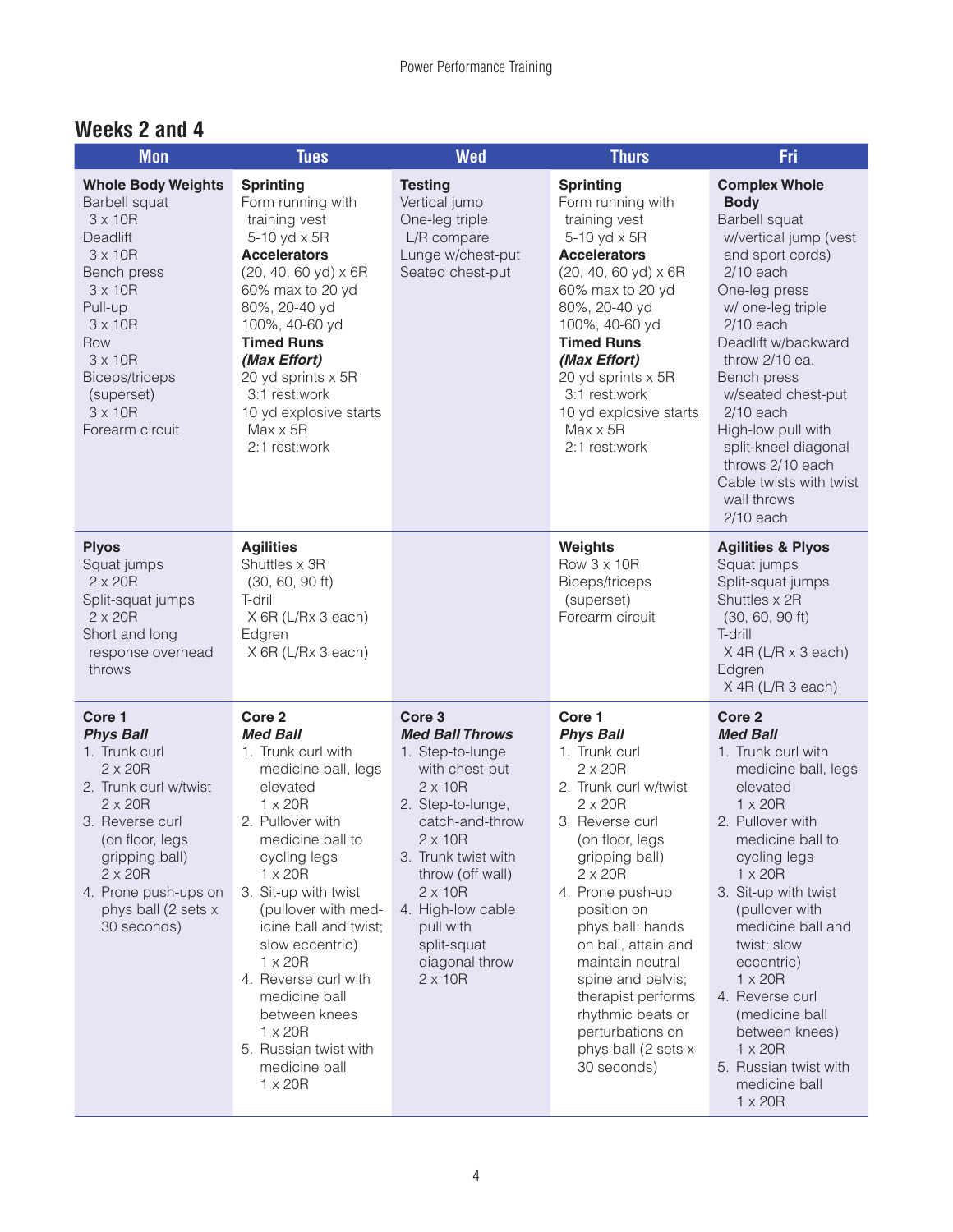# Precompetition Phase

#### **Weeks 1 and 3**

| <b>Mon</b>                                                                                                                                                                                                                                                                                            | <b>Tues</b>                                                                                                                                                                                                                                                                                                                                                                                                              | <b>Wed</b>                                                                                                                                                                                                                                                  | <b>Thurs</b>                                                                                                                                                                                                                                                                                                                              | Fri                                                                                                                                                                                                                                                                                                                                                        |
|-------------------------------------------------------------------------------------------------------------------------------------------------------------------------------------------------------------------------------------------------------------------------------------------------------|--------------------------------------------------------------------------------------------------------------------------------------------------------------------------------------------------------------------------------------------------------------------------------------------------------------------------------------------------------------------------------------------------------------------------|-------------------------------------------------------------------------------------------------------------------------------------------------------------------------------------------------------------------------------------------------------------|-------------------------------------------------------------------------------------------------------------------------------------------------------------------------------------------------------------------------------------------------------------------------------------------------------------------------------------------|------------------------------------------------------------------------------------------------------------------------------------------------------------------------------------------------------------------------------------------------------------------------------------------------------------------------------------------------------------|
| <b>Upper Body</b><br>Pull-up<br>$4 \times 6R$<br>Bench press<br>$4 \times 6R$<br>Row<br>$4 \times 6R$<br>Biceps/triceps<br>(superset)<br>Forearm circuit                                                                                                                                              | <b>Complex Lower</b><br><b>Body</b><br>Barbell squat<br>w/squat jumps<br>$3 \times 6R$ (squat)<br>$3 \times 10$ (jumps)<br>Deadlift w/backward<br>throw<br>$3 \times 6R$ (deadlift)<br>$3 \times 10$ (throw)<br>One-leg press<br>w/split-squat jumps<br>3 x 6R (leg press)<br>$3 \times 10$ (jumps)<br>Low-level plyos<br>w/6-in. box<br>One-leg curl,<br>standing w/cable<br>Four-way hip                               |                                                                                                                                                                                                                                                             | <b>Complex Upper</b><br><b>Body</b><br>Pull-up<br>w/overhead throw<br>(long response)<br>$3 \times 6R$ (pull-up)<br>$3 \times 10$ (throw)<br>Bench press w/ plyo<br>"box" push-ups<br>$3 \times 6R$ (bench press)<br>$3 \times 10$ (plyos)<br>Row w/overhead<br>throw (short<br>response)<br>$3 \times 6R$ (row)<br>$3 \times 10$ (throw) | <b>Lower Body</b><br><b>Barbell squat</b><br>$4 \times 6R$<br>Deadlift<br>$4 \times 6R$<br>One-leg curl,<br>standing w/cable<br>$3 \times 10R$<br>Squat jumps<br>$2 \times 10R$<br>Split-squat jumps<br>$2 \times 10R$<br>Low-level plyos<br>w/6-in. box<br>Four-way hip                                                                                   |
| <b>Sprinting</b><br>Form running with<br>training vest<br>5-10 yd x 5R<br><b>Timed Runs</b><br>(Max Effort)<br>60 yd sprints x 5R<br>3:1 rest:work<br>30 yd sprints x 5R<br>3:1 rest:work<br>20 yd explosive starts<br>$Max \times 5R$<br>2:1 rest:work                                               | <b>Agilities</b><br>Shuttles x 3R<br>$(30, 60, 90$ ft)<br>T-drill<br>X 6R (L/Rx 3 each)<br>Edgren<br>X 6R (L/Rx 3 each)                                                                                                                                                                                                                                                                                                  |                                                                                                                                                                                                                                                             | <b>Sprinting</b><br>Form running with<br>training vest<br>5-10 yd x 5R<br><b>Timed Runs</b><br>(Max Effort)<br>60 yd sprints x 5R<br>3:1 rest:work<br>30 yd sprints x 5R<br>3:1 rest:work<br>20 yd explosive starts<br>Max x 5R<br>2:1 rest:work                                                                                          | <b>Agilities</b><br>Shuttles x 3R<br>$(30, 60, 90$ ft)<br>T-drill<br>X 6R (L/Rx 3 each)<br>Edgren<br>X 6R (L/Rx 3 each)                                                                                                                                                                                                                                    |
| Core 3<br><b>Med Ball Throws</b><br>1. Step-to-lunge with<br>chest-put<br>$2 \times 10R$<br>2. Step-to-lunge,<br>catch-and-throw<br>$2 \times 10R$<br>3. Trunk twist with<br>throw (off wall)<br>$2 \times 10R$<br>4. High-low cable<br>pull with split-<br>squat diagonal<br>throw<br>$2 \times 10R$ | Core <sub>2</sub><br><b>Med Ball</b><br>1. Trunk curl with<br>medicine ball, legs<br>elevated 1 x 20R<br>2. Pullover with medi-<br>cine ball to cycling<br>legs $1 \times 20R$<br>3. Sit-up with twist<br>(pullover with<br>medicine ball and<br>twist; slow eccen-<br>tric) $1 \times 20R$<br>4. Reverse curl (med-<br>icine ball between<br>knees) 1 x 20R<br>5. Russian twist with<br>medicine ball<br>$1 \times 20R$ | Core 1<br><b>Phys Ball</b><br>1. Trunk curl<br>$2 \times 20R$<br>2. Trunk curl w/twist<br>$2 \times 20R$<br>3. Reverse curl<br>(on floor, legs<br>gripping ball)<br>$2 \times 20R$<br>4. Prone push-up<br>position on phys<br>ball (2 sets x 30<br>seconds) | Core 3<br><b>Med Ball Throws</b><br>1. Step-to-lunge with<br>chest-put<br>$2 \times 10R$<br>2. Step-to-lunge,<br>catch-and-throw<br>$2 \times 10R$<br>3. Trunk twist with<br>throw (off wall)<br>$2 \times 10R$<br>4. High-low cable<br>pull with<br>split-squat<br>diagonal throw<br>$2 \times 10R$                                      | <b>Core 1 &amp; 2</b><br><b>Phys Ball &amp; Med Ball</b><br>1. Trunk curl<br>$1 \times 20R$<br>2. Trunk curl with<br>twist<br>$1 \times 20R$<br>3. Reverse curl<br>(on floor, legs<br>gripping ball)<br>$1 \times 20R$<br>4. Pullover with<br>medicine ball to<br>cycling legs<br>$1 \times 20R$<br>5. Russian twists<br>w/medicine ball<br>$1 \times 20R$ |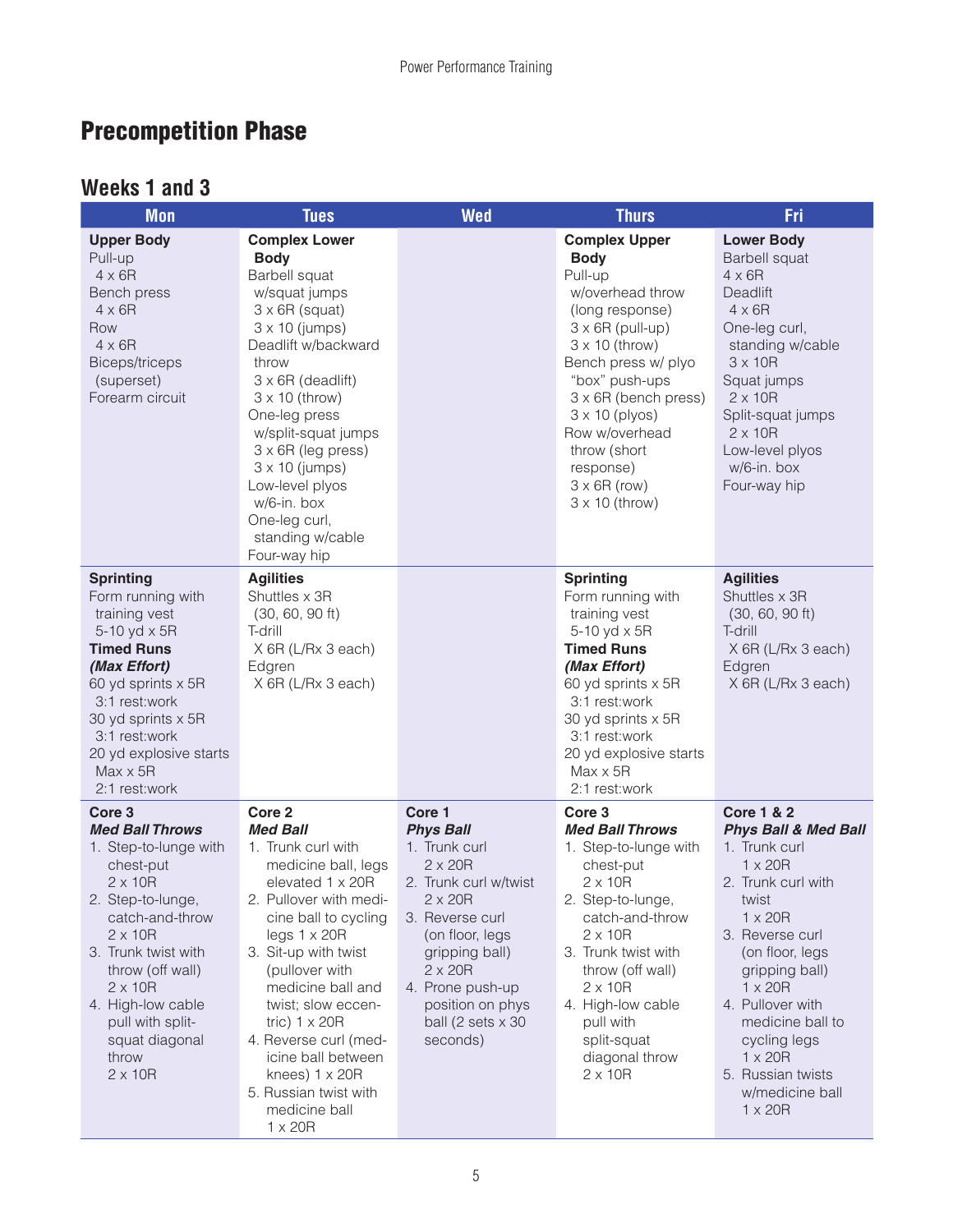#### **Weeks 2 and 4**

| <b>Mon</b>                                                                                                                                                                                                                                                                                                                                                                                        | <b>Tues</b>                                                                                                                                                                                                                                                                                                                                                                                                                      | <b>Wed</b>                                                                                                                                                                                                                                                        | <b>Thurs</b>                                                                                                                                                                                                                                                                                                    | <b>Fri</b>                                                                                                                                                                                                                                                                                                                                                 |
|---------------------------------------------------------------------------------------------------------------------------------------------------------------------------------------------------------------------------------------------------------------------------------------------------------------------------------------------------------------------------------------------------|----------------------------------------------------------------------------------------------------------------------------------------------------------------------------------------------------------------------------------------------------------------------------------------------------------------------------------------------------------------------------------------------------------------------------------|-------------------------------------------------------------------------------------------------------------------------------------------------------------------------------------------------------------------------------------------------------------------|-----------------------------------------------------------------------------------------------------------------------------------------------------------------------------------------------------------------------------------------------------------------------------------------------------------------|------------------------------------------------------------------------------------------------------------------------------------------------------------------------------------------------------------------------------------------------------------------------------------------------------------------------------------------------------------|
| <b>Complex Lower</b><br><b>Body</b><br>Barbell squat w/squat<br>jumps<br>$3 \times 6R$ (squat)<br>$3 \times 10$ (jumps)<br>Deadlift w/backward<br>throw<br>$3 \times 6R$ (deadlift)<br>$3 \times 10$ (throw)<br>One-leg press<br>w/split-squat jumps<br>$3 \times 6R$ (leg press)<br>$3 \times 10$ (jumps)<br>Low-level plyos<br>w/6-in. box<br>One-leg curl,<br>standing w/cable<br>Four-way hip | <b>Complex Upper</b><br><b>Body</b><br>Pull-up with<br>overhead throw<br>(long response)<br>$3 \times 6R$ (pull-up)<br>$3 \times 10$ (throw)<br>Bench press w/plyo<br>"box" push-ups<br>$3 \times 6R$ (bench press)<br>$3 \times 10$ (plyos)<br>Row w/overhead<br>throw (short<br>response)<br>$3 \times 6R$ (row)<br>$3 \times 10$ (throw)                                                                                      |                                                                                                                                                                                                                                                                   | <b>Testing</b><br>Vertical jump<br>One-leg triple<br>L/R compare<br>Lunge w/chest-put<br>Seated chest-put                                                                                                                                                                                                       | <b>Whole Body Weights</b><br><b>Barbell squat</b><br>$3 \times 10R$<br><b>Deadlift</b><br>$3 \times 10R$<br>Bench press<br>$3 \times 10R$<br>Pull-up<br>$3 \times 10R$<br>Row<br>$3 \times 10R$<br><b>Biceps/triceps</b><br>(superset)<br>$3 \times 10R$<br>Forearm circuit                                                                                |
| <b>Sprinting</b><br>Form running with<br>training vest<br>5-10 yd x 5R<br><b>Timed Runs</b><br>(Max Effort)<br>60 yd sprints x 5R<br>3:1 rest:work<br>30 yd sprints x 5R<br>3:1 rest:work<br>20 yd explosive starts<br>$Max \times 5R$<br>2:1 rest:work                                                                                                                                           | <b>Agilities</b><br><b>Shuttles</b><br>X 3R (30, 60, 90 ft)<br>T-drill<br>$X$ 6R (L/R $x$ 3 each)<br>Edgren<br>X 6R (L/Rx 3 each)                                                                                                                                                                                                                                                                                                |                                                                                                                                                                                                                                                                   | <b>Sprinting</b><br>Form running with<br>training vest<br>5-10 yd x 5R<br><b>Timed Runs</b><br>(Max Effort)<br>60 yd sprints x 5R<br>3:1 rest:work<br>30 yd sprints x 5R<br>3:1 rest:work<br>20 yd explosive starts<br>$Max \times 5R$<br>2:1 rest:work                                                         | <b>Agilities</b><br><b>Shuttles</b><br>x 3R (30, 60, 90 ft)<br>T-drill<br>x 6R (L/R x 3 each)<br>Edgren<br>$X$ 6R (L/R $\times$ 3 each)                                                                                                                                                                                                                    |
| Core <sub>3</sub><br><b>Med Ball Throws</b><br>1. Step-to-lunge with<br>chest-put<br>$2 \times 10R$<br>2. Step-to-lunge,<br>catch-and-throw<br>$2 \times 10R$<br>3. Trunk twist with<br>throw (off wall)<br>$2 \times 10R$<br>4. High-low cable<br>pull with split-<br>squat diagonal<br>throw<br>$2 \times 10R$                                                                                  | Core 2<br><b>Med Ball</b><br>1. Trunk curl with<br>medicine ball, legs<br>elevated<br>$1 \times 20R$<br>2. Pullover with<br>medicine ball to<br>cycling legs<br>$1 \times 20R$<br>3. Sit-up with twist<br>(pullover with med-<br>icine ball and twist;<br>slow eccentric)<br>$1 \times 20R$<br>4. Reverse curl<br>(medicine ball<br>between knees)<br>$1 \times 20R$<br>5. Russian twist with<br>medicine ball<br>$1 \times 20R$ | Core 1<br><b>Phys Ball</b><br>1. Trunk curl<br>$2 \times 20R$<br>2. Trunk curl with<br>twist<br>$2 \times 20R$<br>3. Reverse curl<br>(on floor, legs<br>gripping ball)<br>$2 \times 20R$<br>4. Prone push-up<br>position on phys<br>ball (2 sets x 30<br>seconds) | Core <sub>3</sub><br><b>Med Ball Throws</b><br>1. Step-to-lunge with<br>chest-put<br>$2 \times 10R$<br>2. Step-to-lunge,<br>catch-and-throw<br>$2 \times 10R$<br>3. Trunk twist with<br>throw (off wall)<br>$2 \times 10R$<br>4. High-low cable<br>pull with<br>split-squat<br>diagonal throw<br>$2 \times 10R$ | <b>Core 1 &amp; 2</b><br><b>Phys Ball &amp; Med Ball</b><br>1. Trunk curl<br>$1 \times 20R$<br>2. Trunk curl with<br>twist<br>$1 \times 20R$<br>3. Reverse curl<br>(on floor, legs<br>gripping ball)<br>$1 \times 20R$<br>4. Pullover with<br>medicine ball to<br>cycling legs<br>$1 \times 20R$<br>5. Russian twists<br>w/medicine ball<br>$1 \times 20R$ |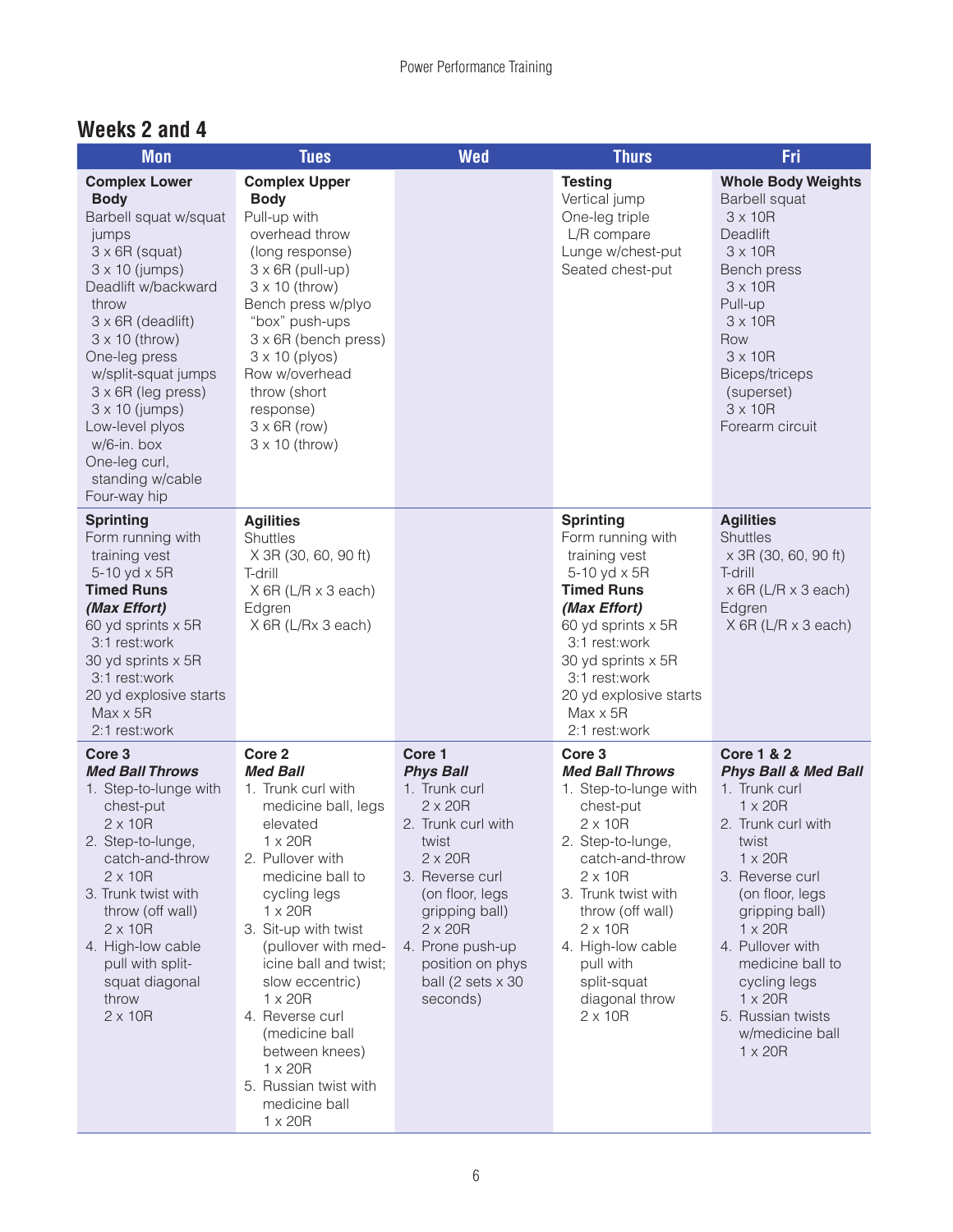### Competition Phase

Many high school and college sports games can be during the week and on weekends. Below is one example of games being on Monday and Wednesday, assuming that there would also be games or tournaments, etc. on weekends.

- Do not lift before the event the day of competition.
- When practical, lift after a game or competitive event.
- Value your recovery days. Allow enough time to recover between lifting days (you wouldn't want to compete the day after a lifting day).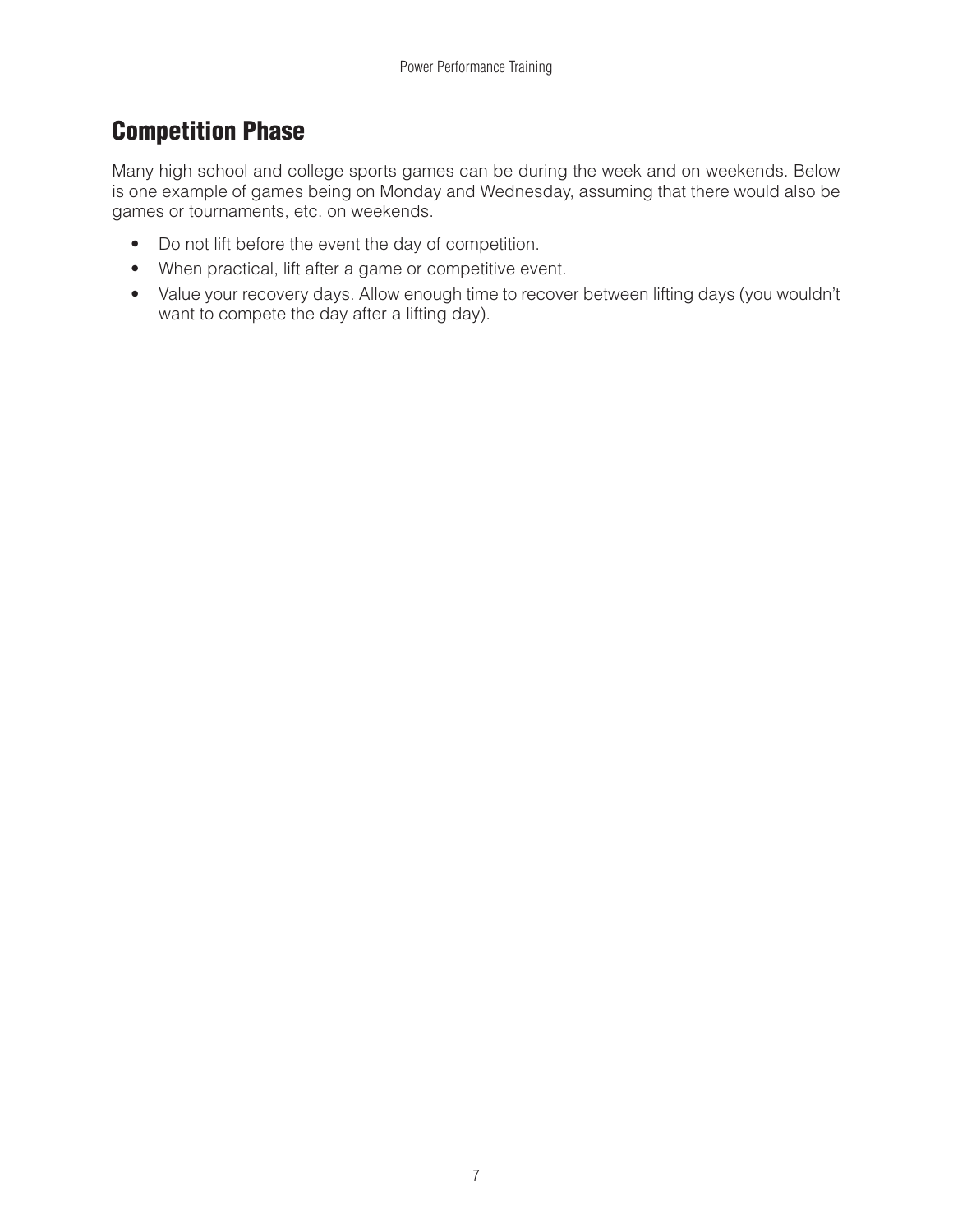#### **Weeks 1 and 3**

| <b>Mon</b>                                                                                                                                                                                                                                                                                                                                                                                                                                                                                                                                                                                                                                                                                                                                   | <b>Tues</b>                            | <b>Wed</b>                                                                                                                                                                                                                                                                                                                                                                                                                                                            | <b>Thurs</b>                                                                                                                                                                                                                                                                                                                                                                                                                                                                                                                                                                           | Fri                                           |
|----------------------------------------------------------------------------------------------------------------------------------------------------------------------------------------------------------------------------------------------------------------------------------------------------------------------------------------------------------------------------------------------------------------------------------------------------------------------------------------------------------------------------------------------------------------------------------------------------------------------------------------------------------------------------------------------------------------------------------------------|----------------------------------------|-----------------------------------------------------------------------------------------------------------------------------------------------------------------------------------------------------------------------------------------------------------------------------------------------------------------------------------------------------------------------------------------------------------------------------------------------------------------------|----------------------------------------------------------------------------------------------------------------------------------------------------------------------------------------------------------------------------------------------------------------------------------------------------------------------------------------------------------------------------------------------------------------------------------------------------------------------------------------------------------------------------------------------------------------------------------------|-----------------------------------------------|
| <b>Game Day or</b><br><b>Competition</b><br>Sprints as precompe-<br>tition prep (field or<br>court sports)<br>Explosive starts;<br>work on first-step<br>quickness<br>10 yd $\times$ 5R<br>Form running with<br>training vest<br>5-10 yd x 5R<br>Also note: Tuck<br>jumps in-place and<br>low-level plyos<br>w/6-in. box can be<br>used as prep work<br>for other sports.<br><b>Post-Game Workout</b><br>(if time and access<br>to training facility<br>is available)<br>Whole body weights:<br>Barbell squat<br>$2 \times 3 - 5R$<br><b>Deadlift</b><br>$2 \times 3 - 5R$<br>Bench press<br>$2 \times 3 - 5R$<br>Pull-up<br>$2 \times 5R$<br>Row<br>$2 \times 8 - 10R$<br>Biceps/triceps<br>(superset)<br>$2 \times 10R$<br>Forearm circuit | Off Day<br>(necessary for<br>recovery) | <b>Game Day or</b><br><b>Competition</b><br>Sprints as precompe-<br>tition prep<br>(field or court sports)<br>Explosive starts;<br>work on first-step<br>quickness<br>10 yd $\times$ 5R<br>Form running with<br>training vest<br>5-10 yd x 5R<br>Also note: Tuck<br>jumps in-place and<br>low-level plyos<br>w/6-in. box can be<br>used as prep work<br>for other sports.<br><b>Post-Game Workout</b><br>(if time and access<br>to training facility<br>is available) | <b>Complex Whole</b><br><b>Body</b><br>Barbell squat<br>w/vertical jump<br>(vest and sport<br>cords)<br>$3 \times 3 - 5$ (squat)<br>$3 \times 10$ (jump)<br>One-leg press<br>w/one-leg triple<br>$3 \times 3 - 5$ (leg press)<br>$3 \times 10$ (triple)<br>Deadlift w/backward<br>throw<br>$3 \times 3 - 5$ (deadlift)<br>$3 \times 10$ (throw)<br>Bench press<br>w/seated chest-put<br>$3 \times 3 - 5$<br>(bench press)<br>$3 \times 10$ (chest-put)<br>High-low pull with<br>split-kneel diagonal<br>throws<br>$2/10$ each<br>Cable twists with twist<br>wall throws<br>$2/10$ each | <b>Off Day</b><br>(necessary for<br>recovery) |
| Core 1<br>1. Trunk curl<br>$2 \times 20R$<br>2. Trunk curl w/twist<br>$2 \times 20R$<br>3. Reverse curl<br>(on floor, legs<br>gripping ball)<br>$2 \times 20R$<br>4. Prone push-up<br>position on phys<br>ball (2 sets $\times$ 30<br>seconds)                                                                                                                                                                                                                                                                                                                                                                                                                                                                                               |                                        | Core <sub>2</sub><br><b>Med Ball</b><br>1. Trunk curl with<br>medicine ball, legs<br>elevated 1 x 20R<br>2. Pullover with medi-<br>cine ball to cycling<br>legs 1 x 20R<br>3. Sit-up with twist<br>(pullover with<br>medicine ball and<br>twist; slow eccen-<br>tric) $1 \times 20R$<br>4. Reverse curl (med-<br>icine ball between<br>knees) $1 \times 20R$<br>5. Russian twist with<br>medicine ball<br>$1 \times 20R$                                              | Core 3<br>1. Step-to-lunge<br>with chest-put<br>$2 \times 10R$<br>2. Step-to-lunge,<br>catch-and-throw<br>$2 \times 10R$<br>3. Trunk twist with<br>throw (off wall)<br>$2 \times 10R$<br>4. High-low cable<br>pull with<br>split-squat<br>diagonal throw<br>$2 \times 10R$                                                                                                                                                                                                                                                                                                             |                                               |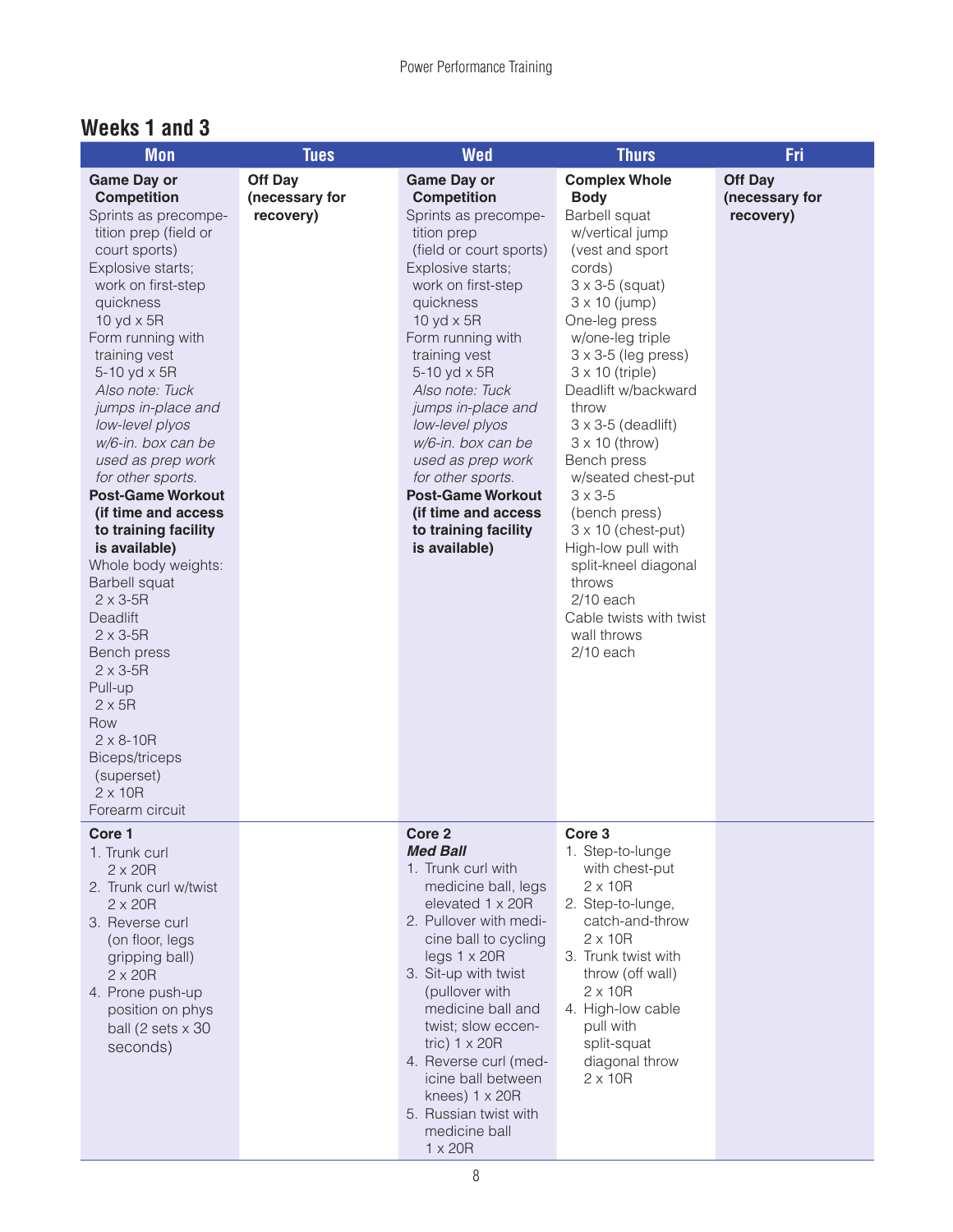#### **Weeks 2 and 4**

| <b>Mon</b>                   | <b>Tues</b>    | <b>Wed</b>               | <b>Thurs</b>              | Fri            |
|------------------------------|----------------|--------------------------|---------------------------|----------------|
| <b>Game Day or</b>           | <b>Off Day</b> | <b>Game Day or</b>       | <b>Whole Body Weights</b> | <b>Off Day</b> |
| <b>Competition</b>           |                | <b>Competition</b>       | Barbell squat             |                |
| Sprints as precompe-         |                | Sprints as precompe-     | $3 \times 3 - 5R$         |                |
| tition prep (field or        |                | tition prep (field or    | Deadlift                  |                |
| court sports)                |                | court sports)            | $3 \times 3 - 5R$         |                |
| Explosive starts;            |                | Explosive starts;        | Bench press               |                |
| work on first-step           |                | work on first-step       | $3 \times 3 - 5R$         |                |
| quickness                    |                | quickness                | Pull-up                   |                |
| 10 yd $\times$ 5R            |                | 10 yd $\times$ 5R        | $3 \times 5R$             |                |
| Form running with            |                | Form running with        | Row                       |                |
| training vest                |                | training vest            | $3 \times 8 - 10R$        |                |
| 5-10 yd x 5R                 |                | 5-10 yd x 5R             | Biceps/triceps            |                |
| Also note: Tuck              |                | Also note: Tuck          | (superset)                |                |
| jumps in place and           |                | jumps in place and       | $3 \times 10R$            |                |
| low-level plyos              |                | low-level plyos          | Forearm circuit           |                |
| w/6-in. box can be           |                | w/6-in. box can be       |                           |                |
| used as prep work            |                | used as prep work        |                           |                |
| for other sports.            |                | for other sports.        |                           |                |
| <b>Post-Game Workout</b>     |                | <b>Post-Game Workout</b> |                           |                |
| (if time and access          |                | (if time and access      |                           |                |
| to training facility         |                | to training facility     |                           |                |
| is available)                |                | is available)            |                           |                |
| Complex Whole                |                |                          |                           |                |
| Body:                        |                |                          |                           |                |
| <b>Barbell squat</b>         |                |                          |                           |                |
| w/vertical jump (vest        |                |                          |                           |                |
| and sport cords)             |                |                          |                           |                |
| $2 \times 3 - 5$ (squat)     |                |                          |                           |                |
| $2 \times 10$ (jump)         |                |                          |                           |                |
| One-leg press                |                |                          |                           |                |
| w/one-leg triple             |                |                          |                           |                |
| $2 \times 3 - 5$ (leg press) |                |                          |                           |                |
| $2 \times 10$ (triple)       |                |                          |                           |                |
| Deadlift w/backward          |                |                          |                           |                |
| throw                        |                |                          |                           |                |
| $2 \times 3 - 5$ (deadlift)  |                |                          |                           |                |
| $2 \times 10$ (throw)        |                |                          |                           |                |
| Bench press w/               |                |                          |                           |                |
| seated chest-put             |                |                          |                           |                |
| $2 \times 3 - 5$             |                |                          |                           |                |
| (bench press)                |                |                          |                           |                |
| $2 \times 10$ (chest-put)    |                |                          |                           |                |
| High-low pull with           |                |                          |                           |                |
| split-kneel diagonal         |                |                          |                           |                |
| throws                       |                |                          |                           |                |
| $2/10$ each                  |                |                          |                           |                |
| Cable twists with twist      |                |                          |                           |                |
| wall throws                  |                |                          |                           |                |
| $2/10$ each                  |                |                          |                           |                |

*(continued)*